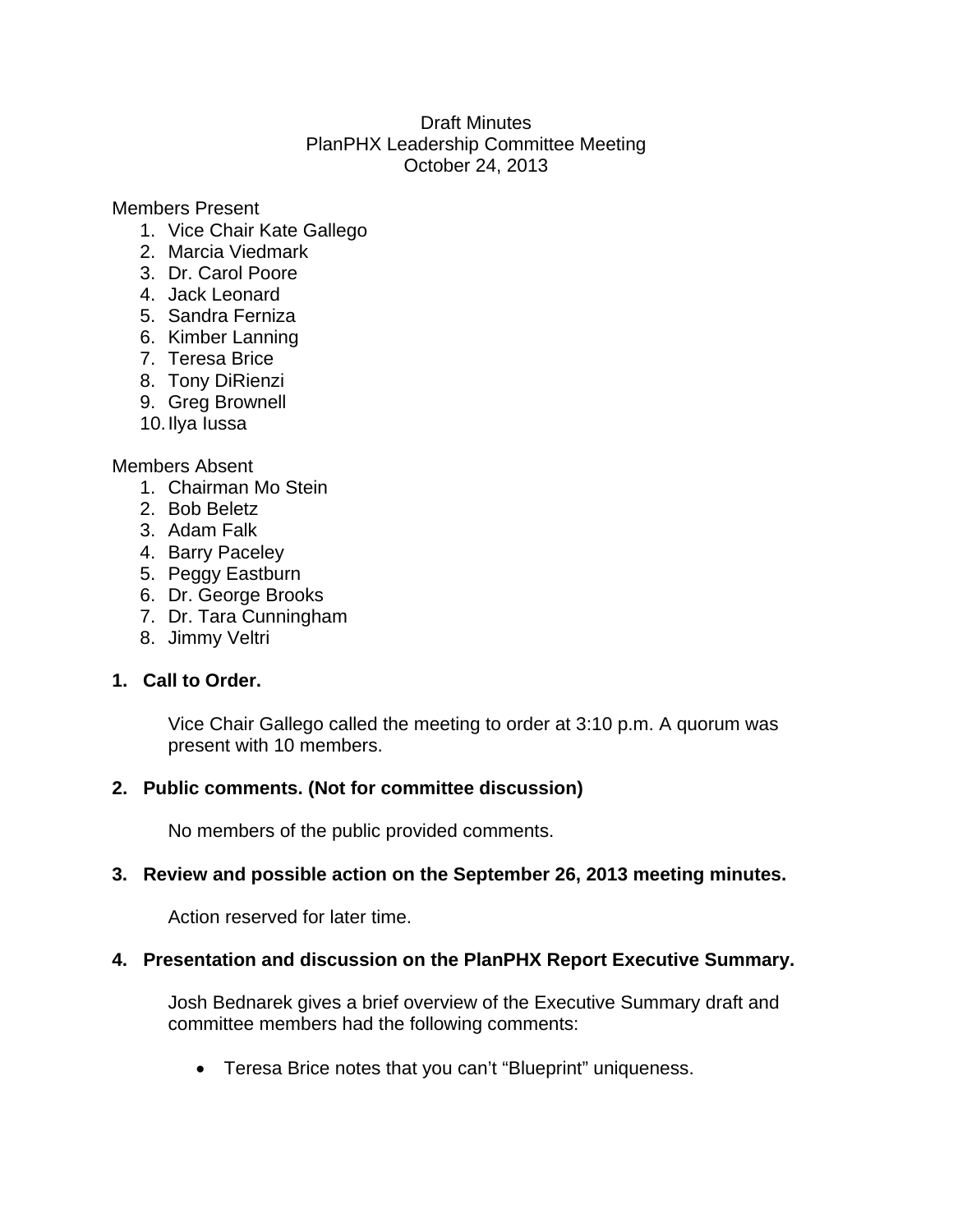- Greg Brownell reminds that not all residents want to "Reinvent" Phoenix, and that may stray them away from voting for the plan.
- Committee members suggest the following titles:
	- Sandra Ferniza "Blueprint for a Connected Oasis"
	- Kimber Lanning " Claiming Our Oasis"
	- Marcia Viedmark " Phoenix Our Oasis"
- Teresa Brice clarifies that the plan update is for the next 10 years.
- Sandra Ferniza suggests replacing the Baseline Area Master Plan photo & showing landscape scenes other than desertscapes.
- Kimber Lanning suggests showing housing facilities other than single family homes.

Staff greatly appreciates the input given and will make revisions according to stated comments/concerns.

#### **5. Presentation and discussion on Chapters 1-3 of the PlanPHX Report.**

Josh Bednarek gives a brief overview of Chapters 1-3 and committee members had the following comments:

- Sandra Ferniza suggests removing comments about the Brand.
- Kimber Lanning points out the re-wording of "reduction of residents" title.
- Committee members suggest the following additions to "Prosperity":
	- Ilya Iussa "Education"
	- Sandra Ferniza "Vacant Lots" (Marcia Viedmark agrees)
		- Greg Brownell notes that vacant lots are not consensually viewed.
		- **Teresa Brice suggests representing vacant lots as economic** contributors.
	- Kimber Lanning "Brown Fields"
- Dr. Carol Poore suggests removing bullet points and only having vivid statement. (Kimber Lanning agrees)
- Greg Brownell disagrees with Dr. Carol Poore's suggestion and feels bullet points are effective. ( Marcia Viedmark agrees)
- It was the consensus of the committee that the initiatives be shortened and the tools clearer.

Staff greatly appreciates the input given and will make revisions according to stated comments/concerns.

#### **6. Presentation and discussion on Chapter 5 of the PlanPHX Report.**

Josh Bednarek gives a brief overview of Chapter 5 and committee members had the following comments:

• Tony DiRienzi suggests clarifying "Connectivity" it being used many times throughout the draft.